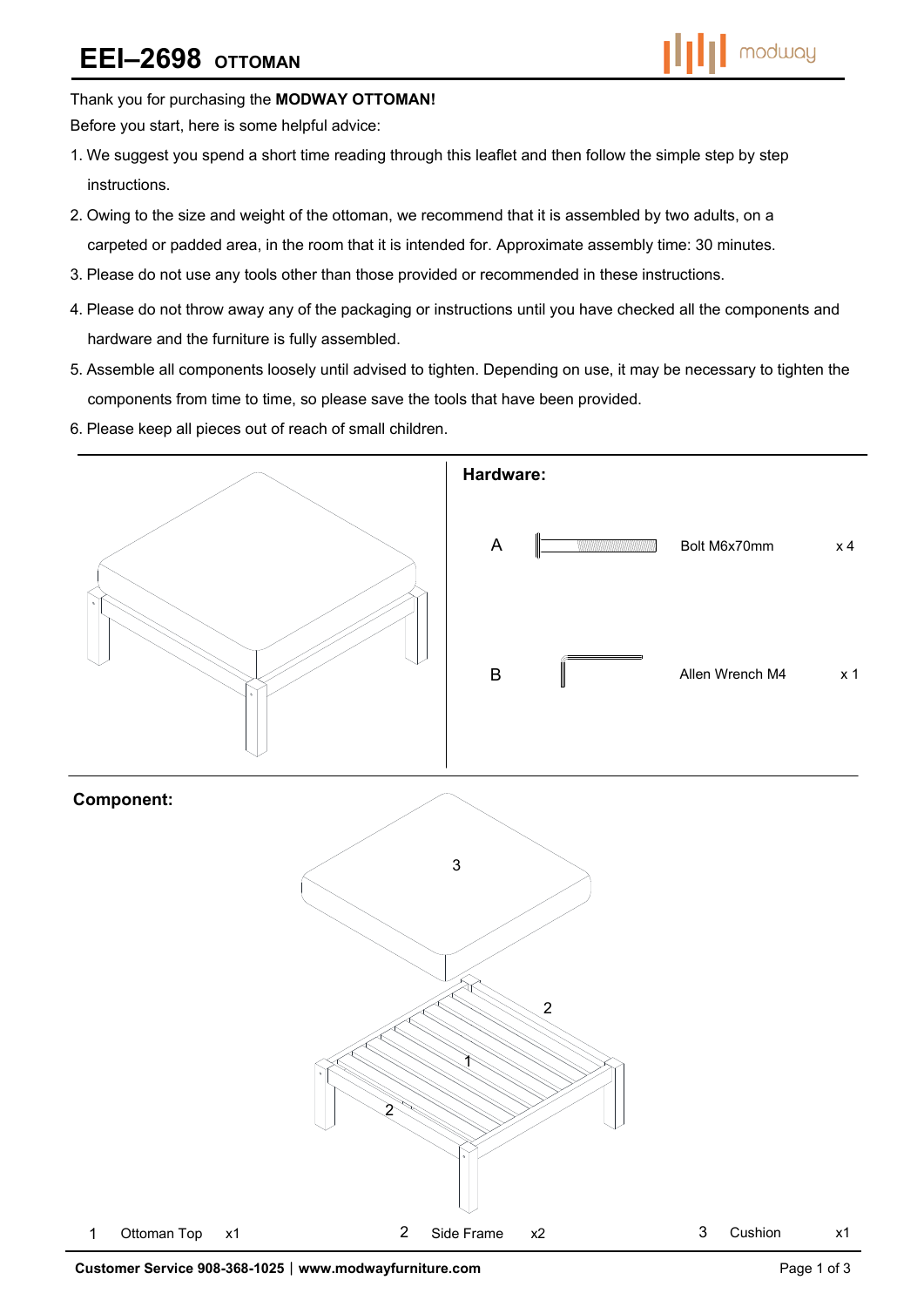# **EEI–2698 OTTOMAN**



#### **STEP 1:**

Please put 1 piece of **Side Frame (2)** on a carpeted or padded area.

Insert the tenon on **Ottoman Top (1)** into the rabbet on the **Side Frame (2)** as shown.



### **STEP 2:**

Carefully position the assembled **Ottoman Top (1)** and **Side Frame (2)** as shown. Insert the tenon on **Ottoman Top (1)** into the rabbet on the other **Side Frame (2)**.